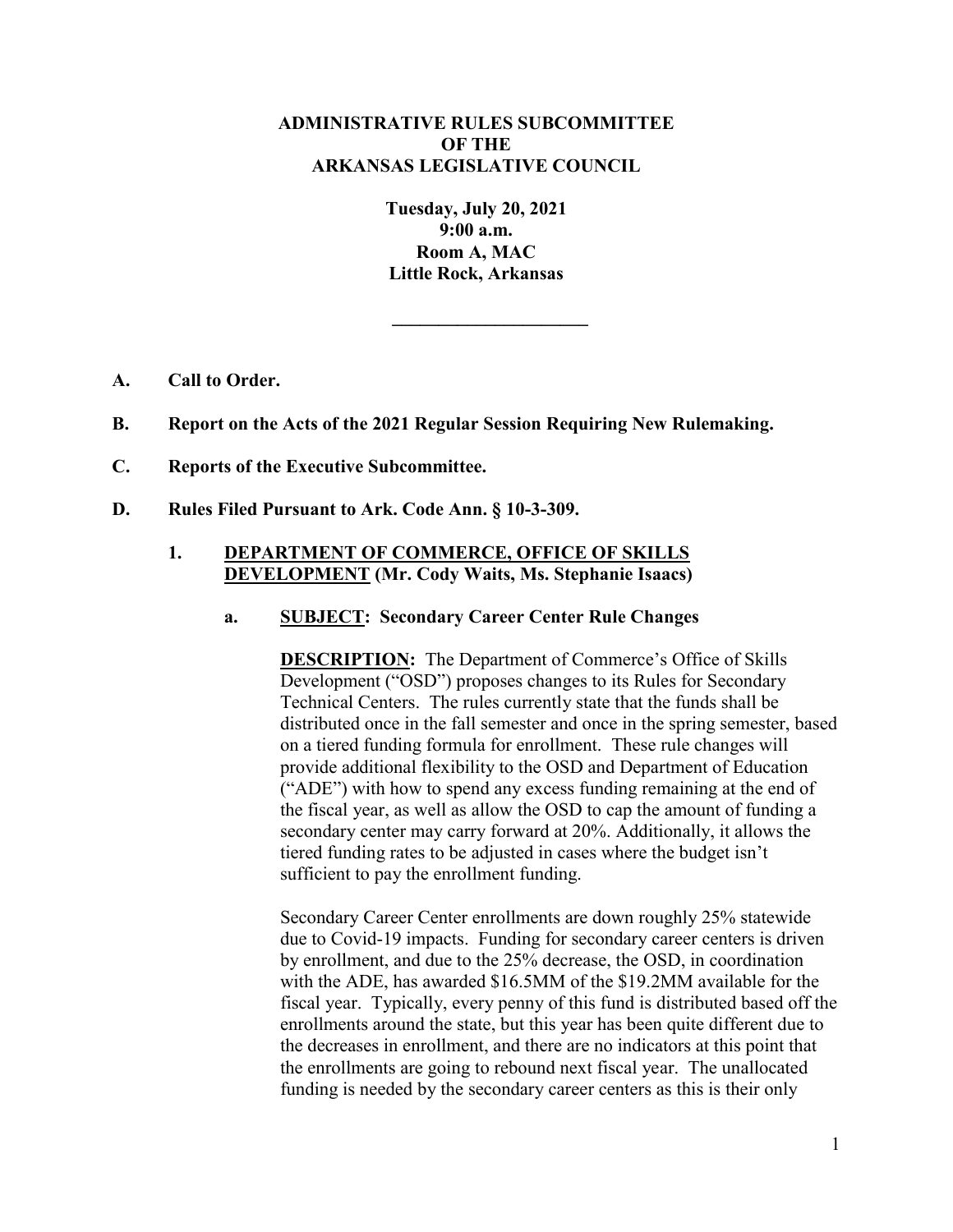funding stream, and the OSD needs to provide additional flexibility within the rules to allow for the use of these funds in other ways such as for equipment grants, professional development for instructors, or to carry forward into the next fiscal year. In cases where the enrollment funding exceeds the budget, the rules changes allow the OSD to adjust the tiered funding.

Also, the other significant piece to this rule is the capping of carry over for secondary career centers. A few centers have significant carry-over balances year over year, while some have difficulty breaking even from year to year. Beginning in the fall of 2022, if a center has an excess greater than 20% of its previous year's revenue, the fall payment will be reduced by the excess over 20%. The capping of carryover is a change that the OSD feels will allow its centers who struggle due to location and population limitations to have access to additional funding that is not being spent for long periods of time.

The ADE is supportive of these rule changes and the Career Education Workforce Development Board has also signed off on these changes. The OSD operates these centers through a Memorandum of Understanding with the ADE post-Transformation.

**PUBLIC COMMENT:** No public hearing was held. The public comment period expired on June 4, 2021. The OSD provided the following summary of the comments that it received and its responses thereto:

**Greg Murry, Superintendent of Schools, Conway Public Schools** In paragraph 5, it is noted that a local program's carryover will not be able to exceed 20%. We would, of course, prefer that this 20% cap not be in play. A few years back, our local center received a significant mid-year funding cut. The carryover was reduced by approximately \$200,000 that year due to that cut. If it is indeed a philosophical certainty of the Board to put this cap in play, I would respectfully ask that a graduated approach to the 20% mark be implemented. If there is a sharp cliff approaching of loss of funding, centers will by nature want to spend the excess and do so quickly. I've not seen universal wisdom in people who are required to spend large amounts of dollars quickly. May I suggest that if there will indeed be a carryover cap, that a three-year phase-in be implemented as follows: 30% for 21-22, 25% for 22-23, and 20% for 23-24? **Response:** The centers will have until June 30, 2022 to spend excess funding. There are only five centers who currently have carryover balances that exceed the 20% maximum. OSD is willing to work with the centers and their local employers and economic developers to determine workforce needs in the area to put equipment and programs in place that will benefit the community.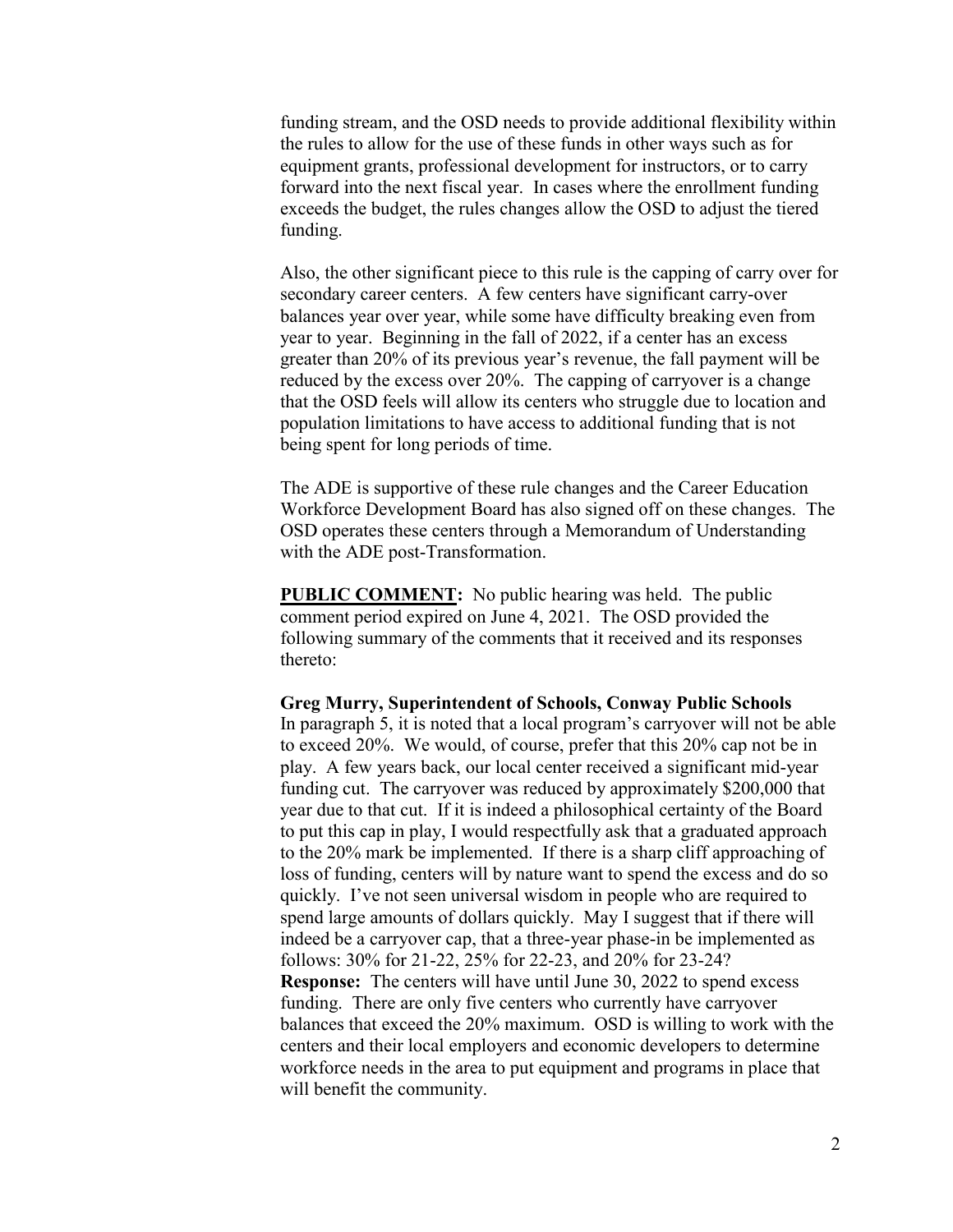**Rule Change:** The board can discuss and vote to extend the time to spend excess funding to June 30, 2023, giving centers a full two years to spend down carryover.

# **Greg Murry, Superintendent of Schools, Conway Public Schools**

The proposed rules state at the end of paragraph 5 that the remaining balances above 20% will be returned to the public-school fund. The wording is curious as any excess funding will go back into a fund that is expended at the discretion of the ADE. (Perhaps I don't correctly understand the contextual usage of "public school fund.") I would have thought that the excess funds would have gone directly into Career Education. If the intent is indeed for the excess funds to be "reused" by the OSD, I would suggest different wording. If it is returned to the OSD, how will that money be redistributed and for what purpose? **Response:** The funds would go back into the vocational center aid, which is public-school funds. All the funds would be used exclusively for Secondary Area Technical Center programs primarily for equipment purchases, program upgrades, or to roll forward for use into the next year. **Rule Change:** Re-worded to state that the excess carryover would be returned to the vocational center aid fund.

### **Greg Murry, Superintendent of Schools, Conway Public Schools**

In paragraph 3, authority is given for mid-year funding corrections to be made. No conditions are set on when those mid-year corrections might be appropriate. During significant economic downturns any number of measures might be understandably necessary to balance budgets. However, to ask a local center to establish a budget based on expected funding while worrying as to whether funding will change mid-year is not reasonable, especially since carry over allowances are also being reduced. I would respectfully suggest that conditions be specified as to when a midyear correction might be necessary. Otherwise, centers will have unnecessary concerns and worries related to potential mid-year funding cuts.

**Response:** Because the state vocational center aid budget is set and finite, there must be a mechanism in place to make mid-year corrections. Otherwise, there could be a scenario where there would not be adequate funding to pay the spring enrollment payments. The specific condition that would lead to a decrease in tiered funding would be due to a significant increase in enrollment that would result in a shortfall of funding.

**Rule Change:** None.

### **Greg Murry, Superintendent of Schools, Conway Public Schools**

In paragraph 2, a multiplier is proposed for smaller centers. Housing a larger center on our campus will clearly jade my view of this change. Is there information or data that shows that a smaller center inherently needs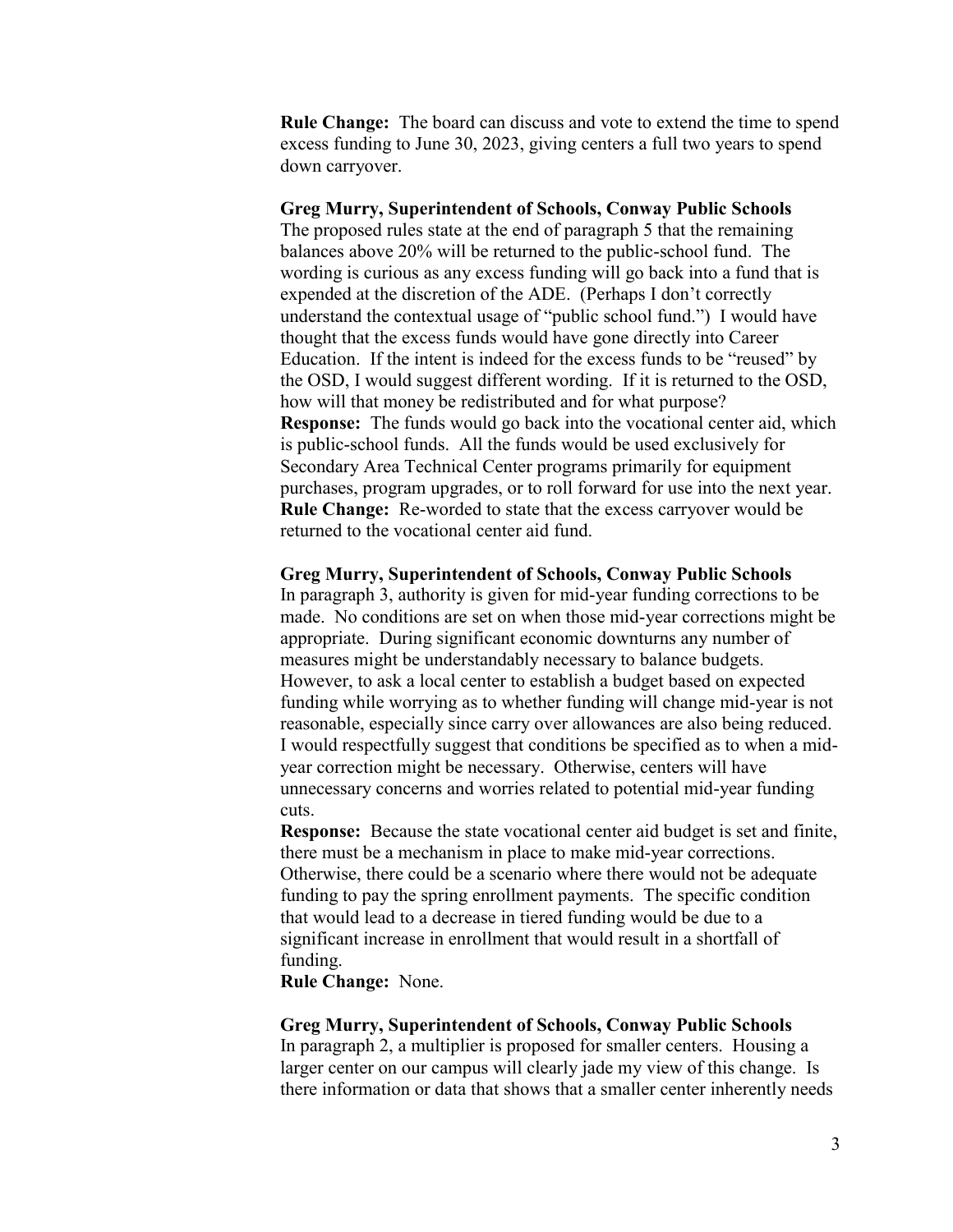more per-student funding to provide services? If so, I'm assuming there are hard numbers that are not randomly calculated that will assist in the formulation of the multiplier and that those mathematically determined numbers will, of course, be annually reviewed and recalibrated. This should be spelled out in rules.

**Response:** The multiplier language has been stricken.

**Rule Change:** Yes. The updated rule includes the striking of this language.

**Greg Murry, Superintendent of Schools, Conway Public Schools** In paragraph 4, it is noted that if there were more funding than was needed

that the OSD would under the direction of the CEWDB disperse the excess funding based on need or carry that amount to the next year. How will the CEWDB and/or the OSD determine need? If it is carried forward to the next year, is there a correlated and logical increase in tier funding for all centers the next school year?

**Response:** OSD determines need based on the end-of-year reports submitted by the centers as well as the center's local workforce needs. Many centers must contribute institutional funds in order to offer the technical programs that are needed and vital to the local workforce and economy. Carrying forward excess VCA funds would not automatically or logically increase the tiered funding for the following year because in some years, as in the coming year, the state brings on increased enrollments because of new centers and programs. **Rule Change:** None.

#### **Greg Murry, Superintendent of Schools, Conway Public Schools**

There is no mention of how new programs will be funded. On what basis and authority will start-up funding be distributed if there is no mention of start-up funding in the rules? If carryover funds are significantly reduced, how will a local center be expected to purchase equipment for start-up programs? I can't imagine a center starting a welding program with little or no carry-over and very limited amounts of start-up funding. **Response:** State start-up funding is administered by the Division of Career & Technical Education within ADE. Secondary career centers under 6-51-305 have access to state start-up funding as well as within the policies and procedures of the Department of Education, Division of Career and Technical Education. **Rule Change:** None.

### **Greg Murry, Superintendent of Schools, Conway Public Schools**

The OSD plan is to take other center's excess funding and redistribute that funding based on need. It would be logical that the "need" of those centers is only present because their expenditures exceeded the funding they received. The law clearly states that any expenditure above the funded amount is the responsibility of the local institution or school. This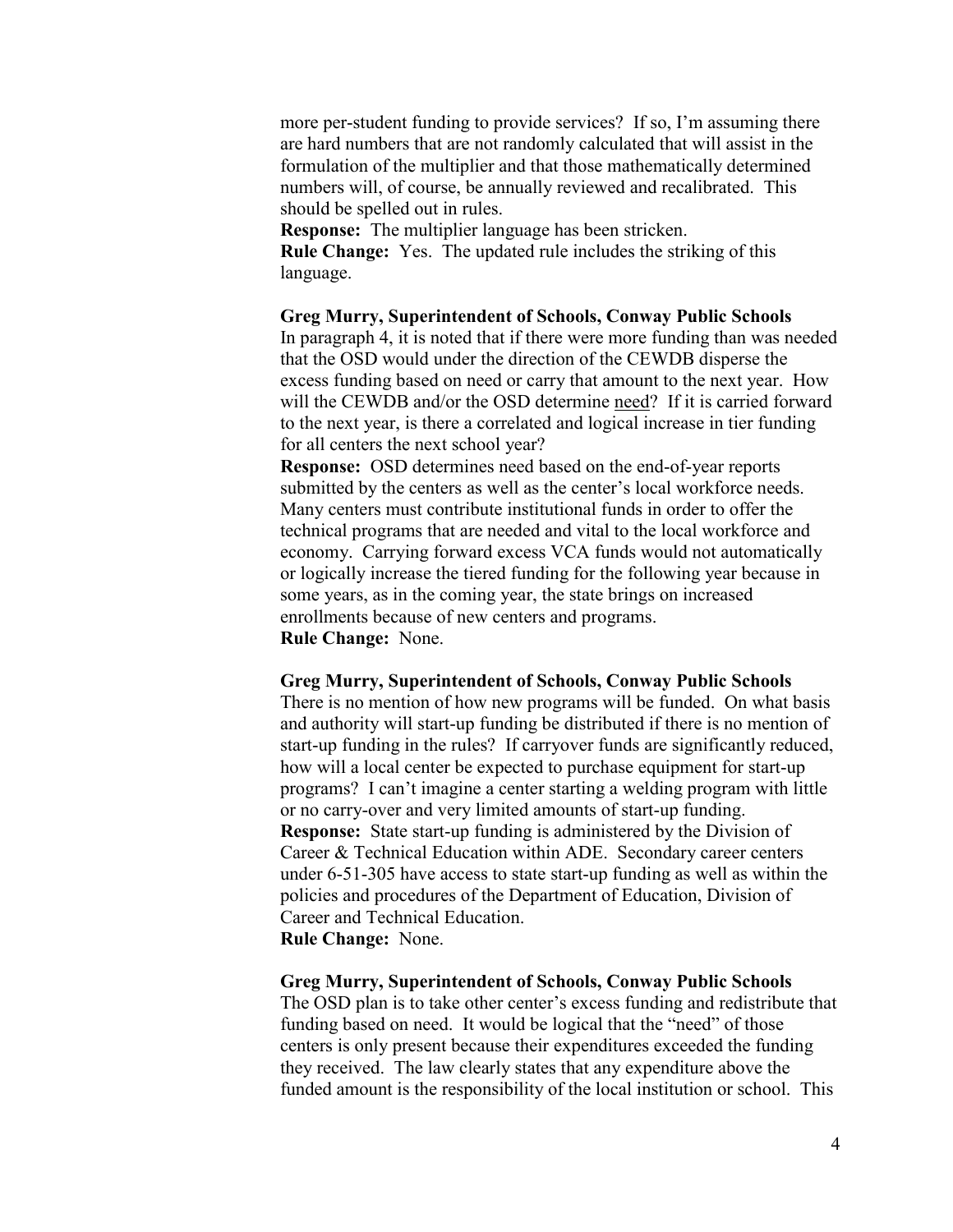rule change would clearly be a subsidy for those centers and not allowable by law.

**Response:** This comment refers to ACA 6-51-305(b)(1), which provides that "funds expended above the maximum funded amount per student . . . will be the responsibility" of the center. This statute will continue to apply under the proposed rule, which addresses excess revenue, not excess spending once that revenue is distributed. **Rule Change:** None.

#### **Greg Murry, Superintendent of Schools, Conway Public Schools**

There is a conflict with ACA 6-51-305(b)(2) and the proposed Rules because the law states that the funds shall be carried forward. **Response:** The excess that is returned or pulled back into the vocational center aid fund is, in fact, carried forward for the purpose of conducting summer programs, community-based education, and vocational center operations in succeeding years as outlined in ACA 6-51-305(b)(2). The proposed rule states that centers can carry over some unused funding year to year, but the "amount of carryover allowed shall not exceed 20% of the annual tiered funding." Unused funding greater than 20% of the amount allotted to a center shall be carried forward as 305(b)(2) outlines "for the purpose of conducting summer programs and community-based education centers or supporting vocational center operations in succeeding years." **Rule Change:** None.

#### **Bruce Sikes, Chancellor, ATU-Ozark**

In the proposed rule section II, A, item 5, there is concern regarding carry over charges. Over a period of 10 years ATCC has managed to build a carryover balance through careful planning and budgeting to improve and modernize programming. The center is having conversations with Russellville Chamber of Commerce and industries to further align ATCC program offerings with current and future needs. The carry-over balance is committed to meet the recommendations of the chamber's workforce board to be outlined this coming August. Recommendation would be to mirror carry-over language defined under Act 1105 of 2017 in relation to other public school carry-over funds.

**Response:** The agency will present this comment to the board and take under consideration extending the period by which the vocational center aid carry-over balance shall be spent to meet the 20% threshold.

**Rule Change:** Update the date by which the center will have the ability to spend down the fund.

#### **Eddie Crain, Director, NEA Career & Tech Center**

| NEACTC Total Revenue Received in FT21: | \$1,408,207  |
|----------------------------------------|--------------|
| $20\%$ Revenue:                        | \$283,641    |
| Salaries through October 30:           | \$399,920    |
| Result of 20% Carryover Limitation:    | $$ -118,279$ |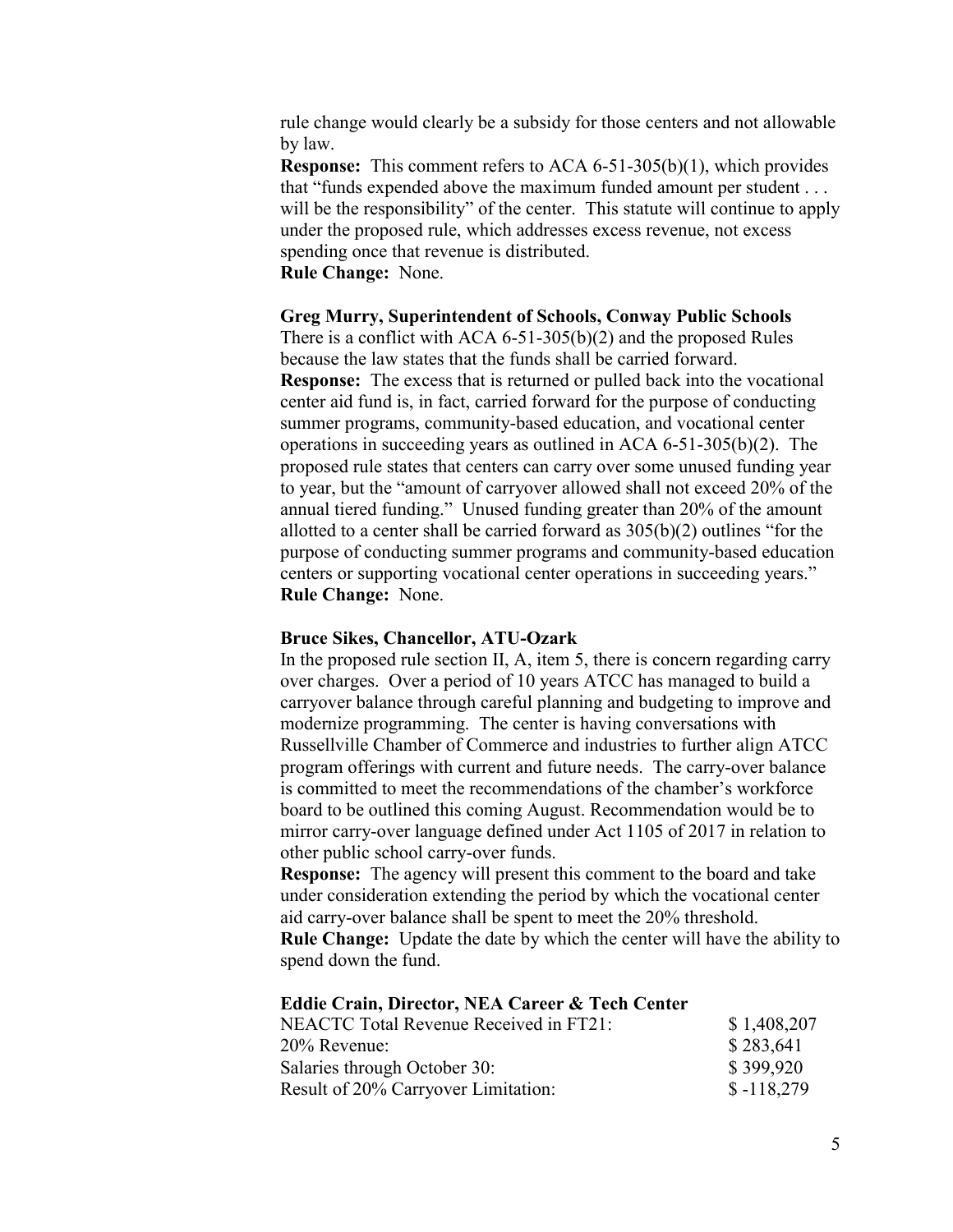Several operational supplies must be purchased from June 30th until fall payment near the end of October – such as summer professional development and related travel expenses, learning management systems in NEACTC courses and other related supplies which are NOT included in the negative \$118,279 balance shown above. NEACTC and Jonesboro Public Schools are committed to providing the best technical skills training available. However, a 20% limitation on carryover as presented is simply not feasible.

**Response:** The majority of centers have zero or negative balances and face this same problem. This has more to do with cash flow than funding. It is not uncommon for school funds to be "in the red" at certain times of the year until revenue is received.

**Rule Change:** None.

Rebecca Miller-Rice, an attorney with the Bureau of Legislative Research, asked the following questions:

(1) In the submitted legislative questionnaire, the OSD has stated that Department of Education ("ADE") is supportive of the rule changes. Can you provide any documentation of that support? **RESPONSE:** I don't have that support in writing, however, the Secretary of Education is an exofficio of the board and attended the board meeting at which these were approved as well as Deputy Commissioner Pfeffer and Taylor Dugan with their legal team. We have worked with Department of Education directly with these rules and they shared no concerns with us. If you need something in writing I am sure we can request that but we wouldn't have submitted these rules to the board without their support.

(2) The OSD further states that, post-Transformation, the secondary technical centers are operated through a memorandum of understanding with the ADE. Can you please provide the MOU? **RESPONSE:** See attached. [BUREAU STAFF NOTE: The current MOU is on file.] We are in the process of updating/revising the MOU for FY22 with their new Director of CTE, Ross White.

(3) Act 545 of 2021, which amends provisions of the Arkansas Code concerning technical and vocational education, appears to change general supervision of vocational education in the state and the administration and apportionment of any funds for that purpose from the Career Education and Workforce Development Board under the Department of Commerce to the State Board of Education under the ADE. It also will change the approval for the determination of vocational center aid ("VCA") from the Career Education and Workforce Development Board to the State Board of Education. Do you anticipate any changes to these rules after the Act goes into effect? If yes, please explain any anticipated changes. If no,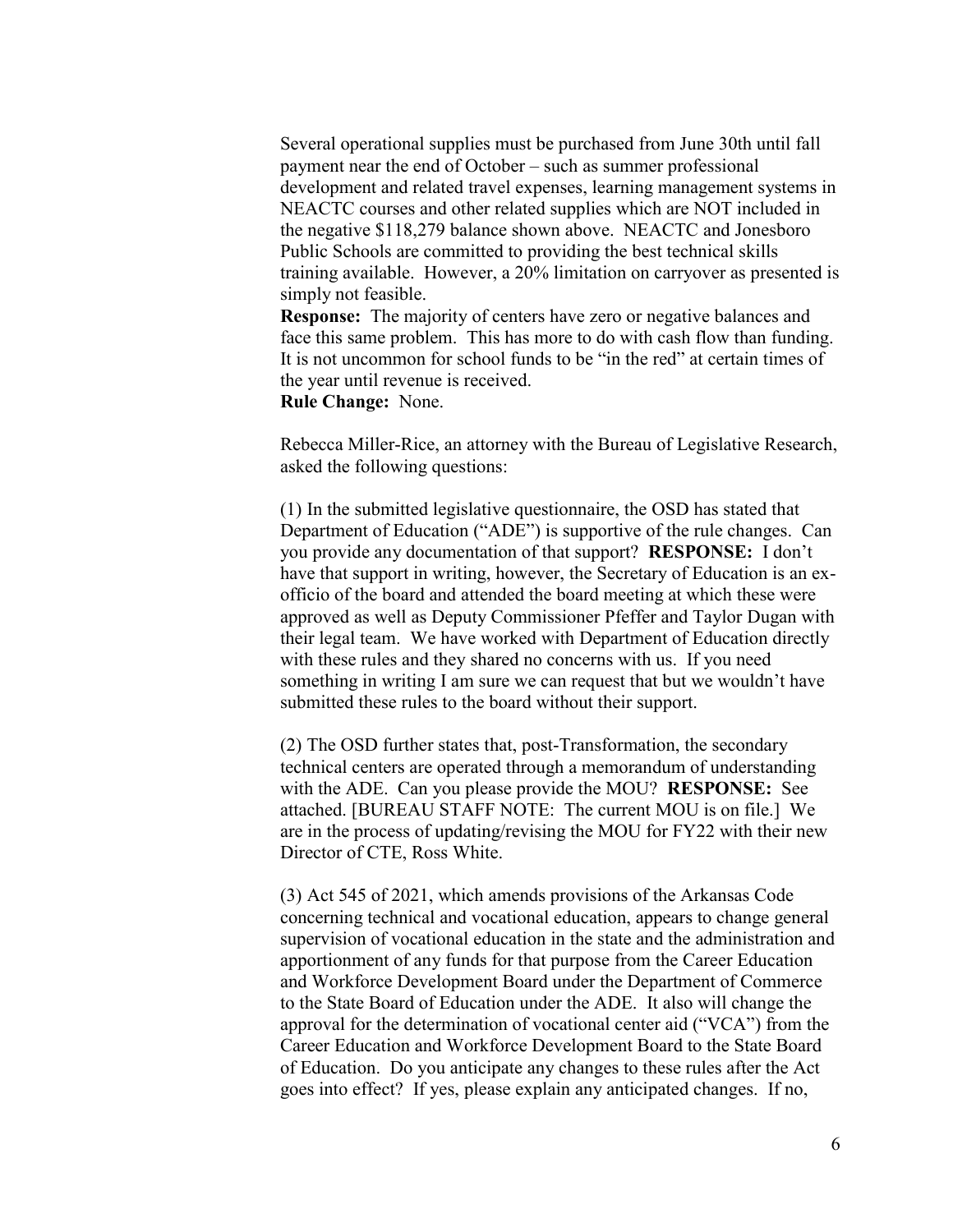please explain why the Act would not result in any such changes. **RESPONSE:** No, while the act changed the role of how that process will be completed, the intent was to bring all public school funds under the authority of the state board of education who have never had any oversight of the secondary career centers before transformation and now posttransformation. The MOU that we are going to be completing will spell out moving forward the approval process and rulemaking authority of OSD and the Career Education Workforce Development Board making recommendations to the State Board of Education for final approval. Also, capping the carryover at 20% is consistent across many other public school funds, which is where we mirrored the idea for this program.

(4) The proposed rules appear to change how the VCA is determined. Arkansas Code Annotated § 6-20-2305(b)(1)(B)(i)(*b*) currently provides that the VCA shall be determined by the Division of Career and Technical Education ("DCTE") and approved by the Career Education and Workforce Development Board. (As noted above, this will change after Act 545, § 7, becomes effective and will provide that the VCA shall be determined by the DCTE, in consultation with the OSD, and approved by the State Board of Education.) While Arkansas Code Annotated  $\S 6-51-305(a)(1)$  provides that vocational centers shall be financed by distributing VCA according to rules promulgated by the Career Education and Workforce Development Board, is the OSD comfortable that it is within its authority to change how the VCA is determined? **RESPONSE:** Yes, OSD has had the authority to approve and provide oversight of this funding pre-transformation and now posttransformation. I believe that language was updated during code revision and at the time shouldn't have been done that way. However, with the new law, the MOU will spell out how OSD will continue to make decisions as it relates to the Vocational Center Aid.

(5) Pursuant to Ark. Code Ann.  $\S 6-51-305(b)(2)$ , "[a]ny" funds "received by an institution or school district operating a vocational center either from tuition or from state funds" unexpended at the end of the year shall be carried forward for the purpose of conducting summer programs and community-based education centers or supporting vocational center operations in succeeding years. Under the proposed rules, it appears that if these unexpended funds exceed 20% of the current-year tiered revenue, the secondary center will have its fall payment reduced by the amount in excess of 20%. **RESPONSE:** Yes, it was advised by legal that the Career Education Workforce Development Board had broad authority as to how this could be accomplished. Any funds above that amount would be used for the purposes mentioned above.

(a) Is the effect of the proposed change to only allow a center unexpended funds of up to 20% to be used for summer or succeeding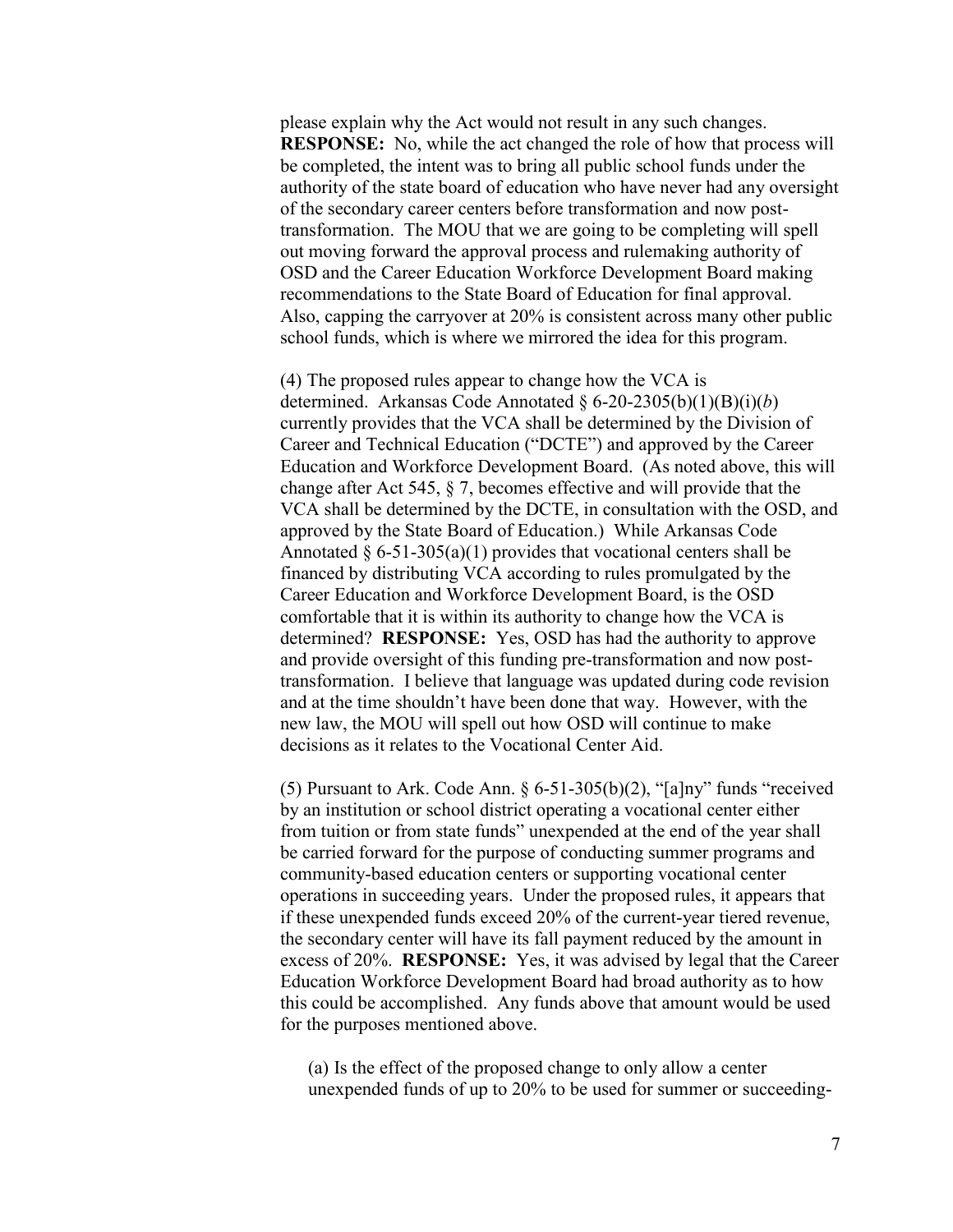years operations as permitted in the statute before seeing a reduction in VCA? **RESPONSE:** Yes, a center will have the ability to carry forward an amount not to exceed 20% of their previous years vocational center aid funding. Anything above that amount would be reduced in the succeeding years fall payment. Those funds would then be used according to needs across the state at secondary career centers for operations, equipment, etc.... Many of our centers do not have carryover funding to support any operations and run in the red while a select few have consistently had huge carryover amounts sometimes reaching as high as 75% of their vocational center aid funding. This will ensure those funds are expended according to statewide needs and not held onto for many years while the state has needs that need to be met.

(b) Is the OSD comfortable that this proposed change does not conflict with the provisions of § 6-51-305(b)(2)? **RESPONSE:** Yes, we have been advised by both Commerce and Education legal teams throughout this process.

(6) In response to a public comment, the OSD stated that the excess funds would go back into the vocational-center aid fund; however, the final, revised proposed rules seem to read that the funds will no longer be returned at all, but will instead be recovered through a reduction in VCA the following fall. Is that correct? **RESPONSE:** Yes, essentially, the money would go back through a claw back process. Instead of having a center write a check back to the state and deposit that money into the VCA, the more appropriate and efficient way to accomplish this was to reduce the vocational center aid payment by that amount. It is all vocational center aid funding so at the end of the day the goal is accomplished.

The proposed effective date is pending legislative review and approval.

**FINANCIAL IMPACT:** The agency states that the amended rules have a financial impact. The OSD avers that the total estimated cost by fiscal year to state, county, and municipal government to implement the rule is difficult to estimate because the amount of funding turned back would be determined based off enrollment funding against a secondary career center's expenditures. Certain secondary career centers that have built up huge carry-over balances over the last few years would be required to return any excess funding above 20% back to the vocational center aid for use in other areas of the state.

**LEGAL AUTHORIZATION:** The Career Education and Workforce Development Board shall have general supervision of vocational education in the state and shall administer and apportion any funds that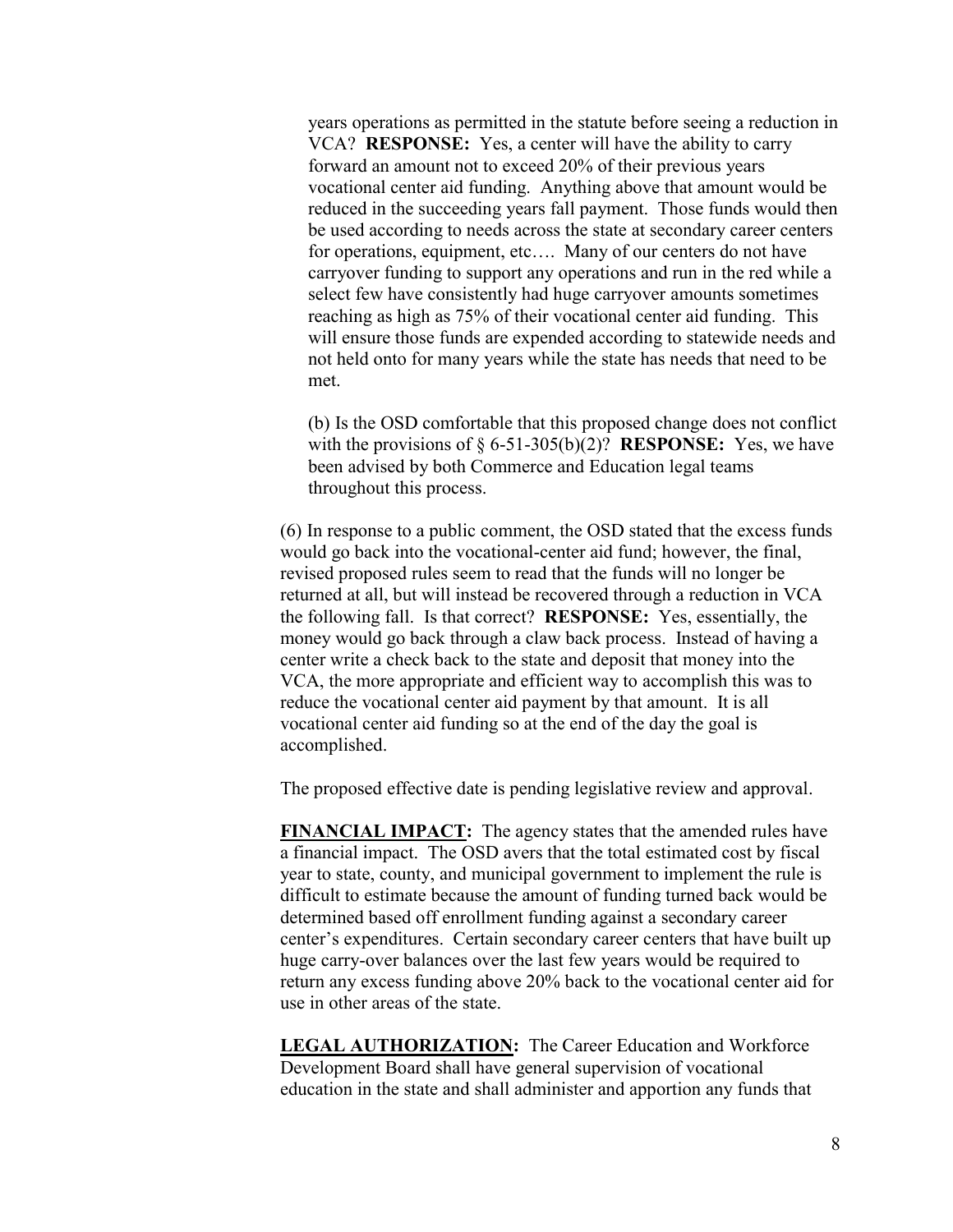come to the state for that purpose.<sup>1</sup> *See* Ark. Code Ann. § 6-11-203. Pursuant to Arkansas Code Annotated  $\S 6-51-305(a)(1)$ , vocational centers shall be financed by distributing vocational center aid from the Public School Fund according to rules promulgated by the Career Education and Workforce Development Board. *See also* Ark. Code Ann. § 6-20- 2305(b)(2)(B)(i)(*b*) (currently providing that vocational center aid under Ark. Code Ann.  $\S 6-20-2305(b)(2)(b)(i)(a)$  shall be determined by the Division of Career and Technical Education and approved by the Career Education and Workforce Development Board); Ark. Code Ann. § 6-20-  $2305(b)(2)(B)(ii)$  (providing that the Division of Career and Technical Education shall promulgate rules for a tiered system of determining the amount of vocational center aid for each full-time equivalent student and the method of distribution of that aid). $<sup>2</sup>$ </sup>

# **2. DEPARTMENT OF CORRECTIONS (Ms. Lindsay Wallace)**

## **a. SUBJECT: AR 005 Reporting of Incidents**

**DESCRIPTION:** The Department of Corrections is amending rules on the reporting of incidents. This is an existing rule that is being revised in order to capture organizational changes resulting from the Transformation and Efficiencies Act of 2019. This will ensure that all significant events or situations occurring within the Department of Corrections are completely documented by those present, and that the Board of Corrections and all appropriate personnel are informed of the incident in a timely manner.

**PUBLIC COMMENT:** A public hearing was not held in this matter. The public comment period expired on June 10, 2021. The Department of Corrections received no comments.

The proposed effective date is pending legislative review and approval.

**FINANCIAL IMPACT:** The Department of Corrections indicated that the proposed rules do not have a financial impact.

 $\overline{a}$ 

<sup>1</sup> Pursuant to Act 545 of 2021, § 2, amending Ark. Code Ann. § 6-11-203, the State Board of Education shall have general supervision of vocational education in the state and shall administer and apportion any funds that come to the state for that purpose. Because Act 545 lacks an emergency clause or specified effective date, it is expected that the Act will become effective on July 28, 2021. *See* Op. Ark. Att'y Gen. No. 029 (2021).

<sup>&</sup>lt;sup>2</sup> Pursuant to Act 545 of 2021, § 7, amending Ark. Code Ann. § 6-20-2305(b)(2)(B)(i)(*b*), the vocational center aid shall be determined by the Division of Career and Technical Education, in consultation with the Office of Skills Development, and approved by the State Board of Education. Because Act 545 lacks an emergency clause or specified effective date, it is expected that the Act will become effective on July 28, 2021. *See* Op. Ark. Att'y Gen. No. 029 (2021).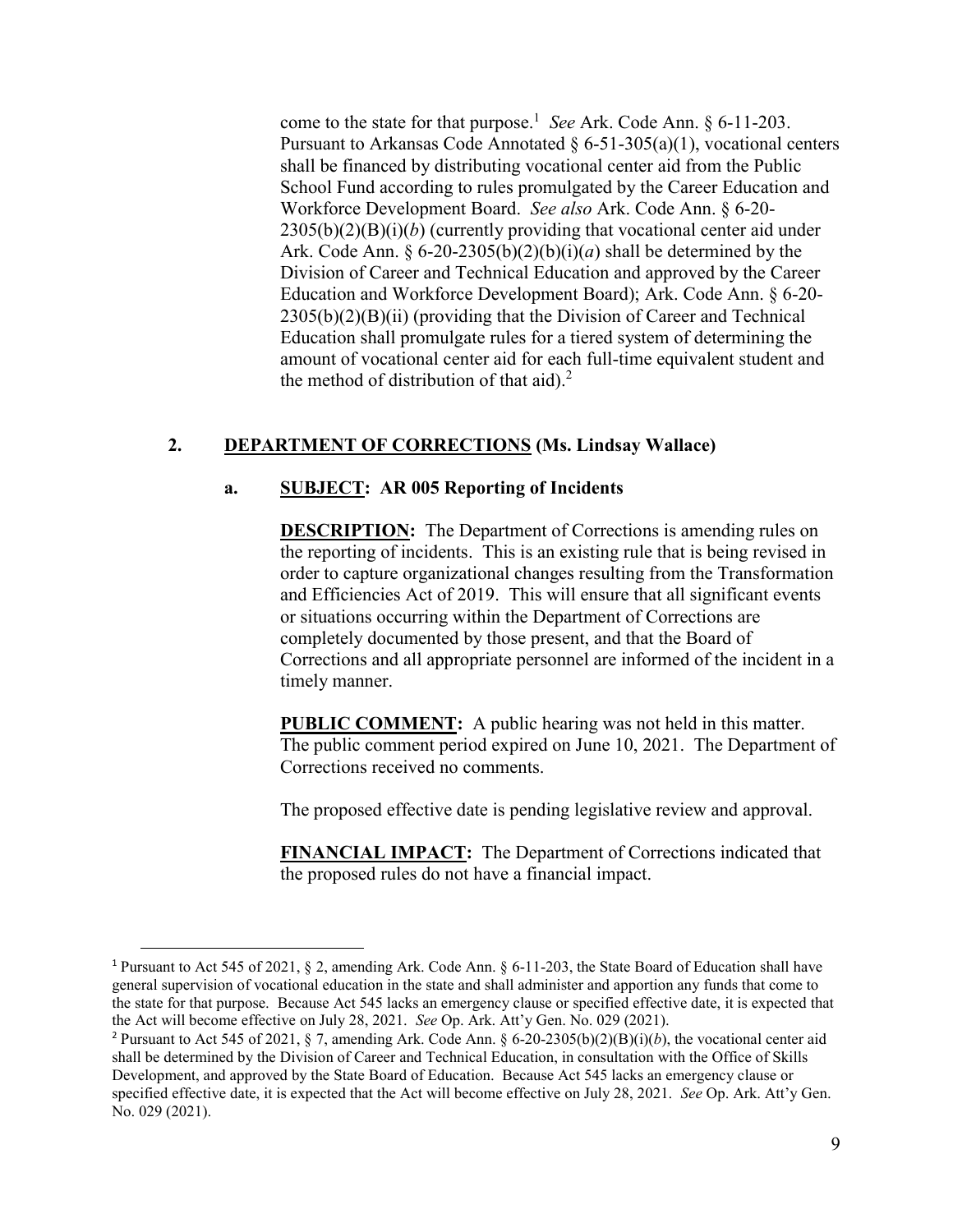**LEGAL AUTHORIZATION:** The Division of Correction has exclusive jurisdiction over the care, charge, custody, control, management, administration, and supervision of all persons and offenders committed to, or in the custody of, the state penitentiary. *See* Ark. Code Ann. § 12-27- 103(b). The division's functions, powers, and duties are administered in accordance with the policies and rules promulgated by the Board of Corrections. *See* Ark. Code Ann. § 12-27-103(b). The Board of Corrections has general supervisory power and control over the Division of Correction and shall perform all functions with respect to the management and control of the adult correctional institutions of this state contemplated by Arkansas Constitution, Amendment 33. *See* Ark. Code Ann. § 12-27-105(b)(1). The Department of Corrections shall assist the Board of Corrections with complying with the general guidelines, policies, and rules of the department with respect to personnel and personnel policies, records, purchasing, bookkeeping, and other administrative procedures prescribed by the department. *See* Ark. Code Ann. § 25-43-  $401(d)(2)$ .

# **b. SUBJECT: AR 014 Internal Affairs and Investigation**

**DESCRIPTION:** This is an existing rule that is being revised in order to capture organizational changes resulting from the Transformation and Efficiencies Act of 2019. It shall be the policy of the Department of Corrections to investigate incidents, events, or occurrences in a timely, efficient and procedurally correct manner. The Secretary of the Department of Corrections shall issue any policies necessary for the implementation of this rule.

**PUBLIC COMMENT:** A public hearing was not held in this matter. The public comment period expired on June 10, 2021. The Department of Corrections received no comments.

The proposed effective date is pending legislative review and approval.

**FINANCIAL IMPACT:** The agency indicated that the proposed rules do not have a financial impact.

**LEGAL AUTHORIZATION:** The Division of Correction has exclusive jurisdiction over the care, charge, custody, control, management, administration, and supervision of all persons and offenders committed to, or in the custody of, the state penitentiary. *See* Ark. Code Ann. § 12-27- 103(b). The division's functions, powers, and duties are administered in accordance with the policies and rules promulgated by the Board of Corrections. *See* Ark. Code Ann. § 12-27-103(b). The Board of Corrections has general supervisory power and control over the Division of Correction and shall perform all functions with respect to the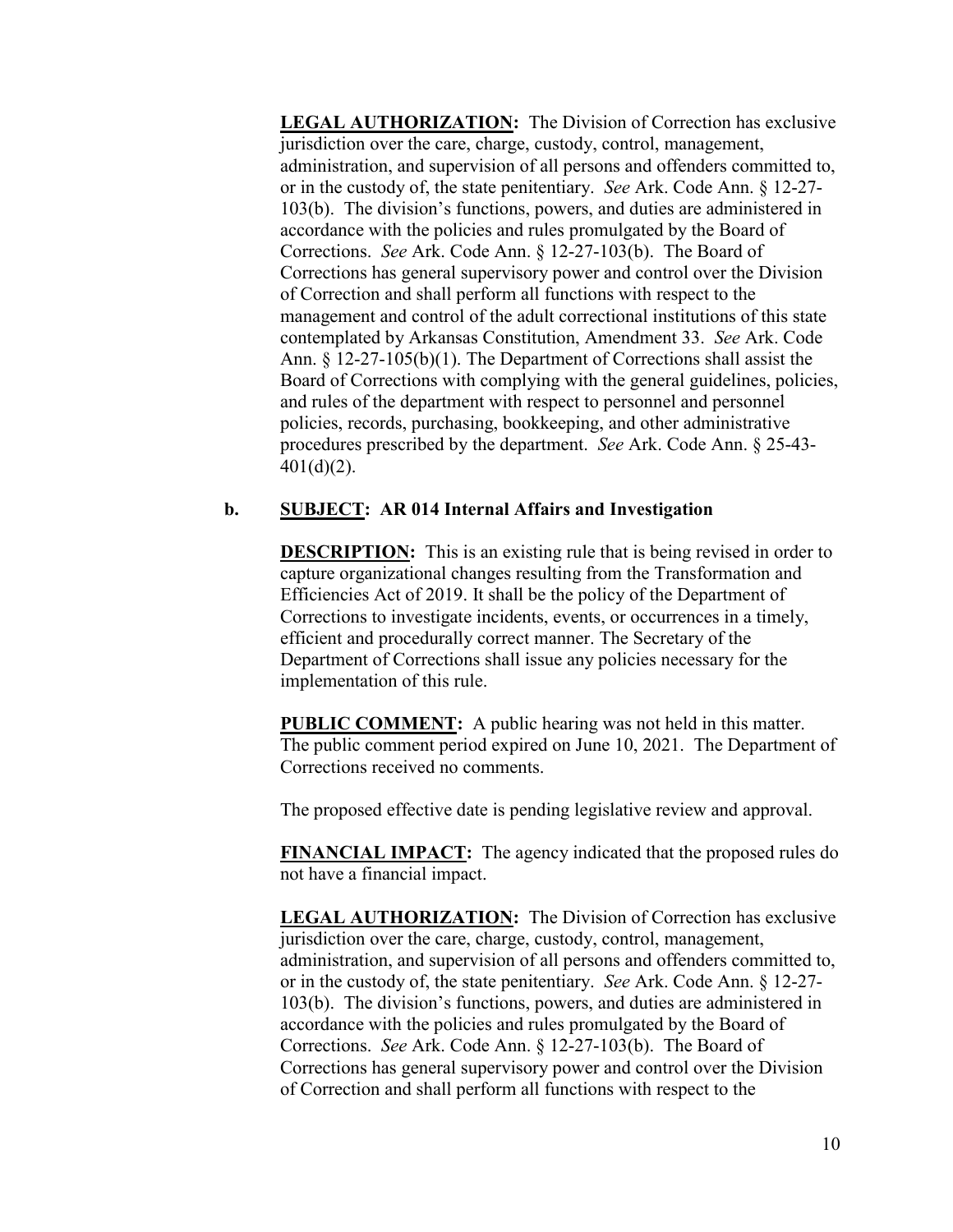management and control of the adult correctional institutions of this state contemplated by Arkansas Constitution, Amendment 33. *See* Ark. Code Ann. § 12-27-105(b)(1). The board is also authorized to establish a code of ethics for all employees, both institutional and community corrections. *See* Ark. Code Ann. § 12-27-105(b)(13). The Department of Corrections shall assist the Board of Corrections with complying with the general guidelines, policies, and rules of the department with respect to personnel and personnel policies, records, purchasing, bookkeeping, and other administrative procedures prescribed by the department. *See* Ark. Code Ann. § 25-43-401(d)(2).

# **c. SUBJECT: AR 224 Tobacco**

**DESCRIPTION:** This is an existing rule that is being revised in order to capture organizational changes resulting from the Transformation and Efficiencies Act of 2019. In 2000, the Board of Corrections made all facilities and offices of the Divisions of Correction and Community Correction tobacco-free. This policy was implemented in recognition of the health risks associated with tobacco use. The rule is being amended to extend that policy to apply to electronic cigarettes, the use of which is commonly referred to as "vaping." This change is being proposed in recognition of the potential health risks from "vaping."

**PUBLIC COMMENT:** A public hearing was not held in this matter. The public comment period expired on June 10, 2021. The Department of Corrections received no comments.

The proposed effective date is pending legislative review and approval.

**FINANCIAL IMPACT:** The agency indicated that the proposed rules do not have a financial impact.

**LEGAL AUTHORIZATION:** The Division of Correction has exclusive jurisdiction over the care, charge, custody, control, management, administration, and supervision of all persons and offenders committed to, or in the custody of, the state penitentiary. *See* Ark. Code Ann. § 12-27- 103(b). The division's functions, powers, and duties are administered in accordance with the policies and rules promulgated by the Board of Corrections. *See* Ark. Code Ann. § 12-27-103(b). The Board of Corrections has general supervisory power and control over the Division of Correction and shall perform all functions with respect to the management and control of the adult correctional institutions of this state contemplated by Arkansas Constitution, Amendment 33. *See* Ark. Code Ann. § 12-27-105(b)(1).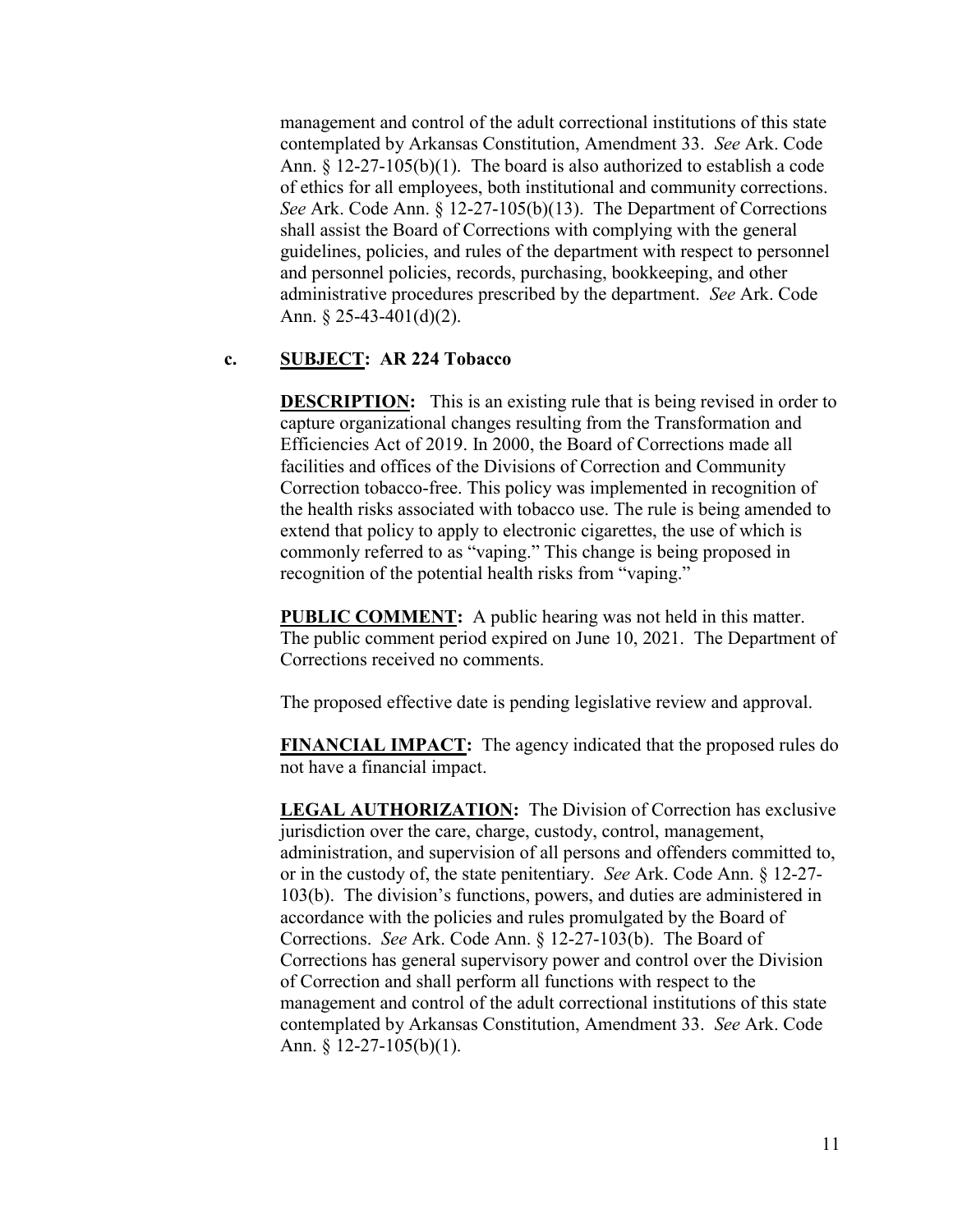The Division of Community Corrections is responsible for the management of all community correction facilities and services, and also providing for the supervision, rehabilitation, and restoration of adult offenders as useful law-abiding citizens within the community. *See* Ark. Code Ann. § 12-27-124(a)(1). DCC is under the supervision and control of the Board of Corrections. *See* Ark. Code Ann. § 12-27-124(a)(2). DCC's functions, powers, and duties are administered in accordance with the policies and rules promulgated by the Board of Corrections. *See* Ark. Code Ann. § 12-27-125(b). The board is also authorized to establish a code of ethics for all employees, both institutional and community corrections. *See* Ark. Code Ann. § 12-27-105(b)(13).

The Department of Corrections shall assist the Board of Corrections with complying with the general guidelines, policies, and rules of the department with respect to personnel and personnel policies, records, purchasing, bookkeeping, and other administrative procedures prescribed by the department. *See* Ark. Code Ann. § 25-43-401(d)(2).

### **d. SUBJECT: AR 2.2 Best Practices Fund**

**DESCRIPTION:** Act 249 of 2019 repealed the Best Practices Fund referenced in Administrative Rule 2.2, therefore, the rule is no longer necessary. This repeal is without financial impact on the agency.

**PUBLIC COMMENT:** A public hearing was not held in this matter. The public comment period expired on June 10, 2021. The Department of Corrections received no public comments.

The proposed effective date is pending legislative review and approval.

**FINANCIAL IMPACT:** The agency indicated that the proposed rules do not have a financial impact.

**LEGAL AUTHORIZATION:** The Division of Community Corrections (DCC) is responsible for the management of all community correction facilities and services, and also providing for the supervision, rehabilitation, and restoration of adult offenders as useful law-abiding citizens within the community. *See* Ark. Code Ann. § 12-27-124(a)(1). DCC is under the supervision and control of the Board of Corrections. *See* Ark. Code Ann.  $\S 12-27-124(a)(2)$ . DCC's functions, powers, and duties are administered in accordance with the policies and rules promulgated by the Board of Corrections. *See* Ark. Code Ann. § 12-27-125(b). The Department of Corrections shall assist the Board of Corrections with complying with the general guidelines, policies, and rules of the department with respect to personnel and personnel policies, records,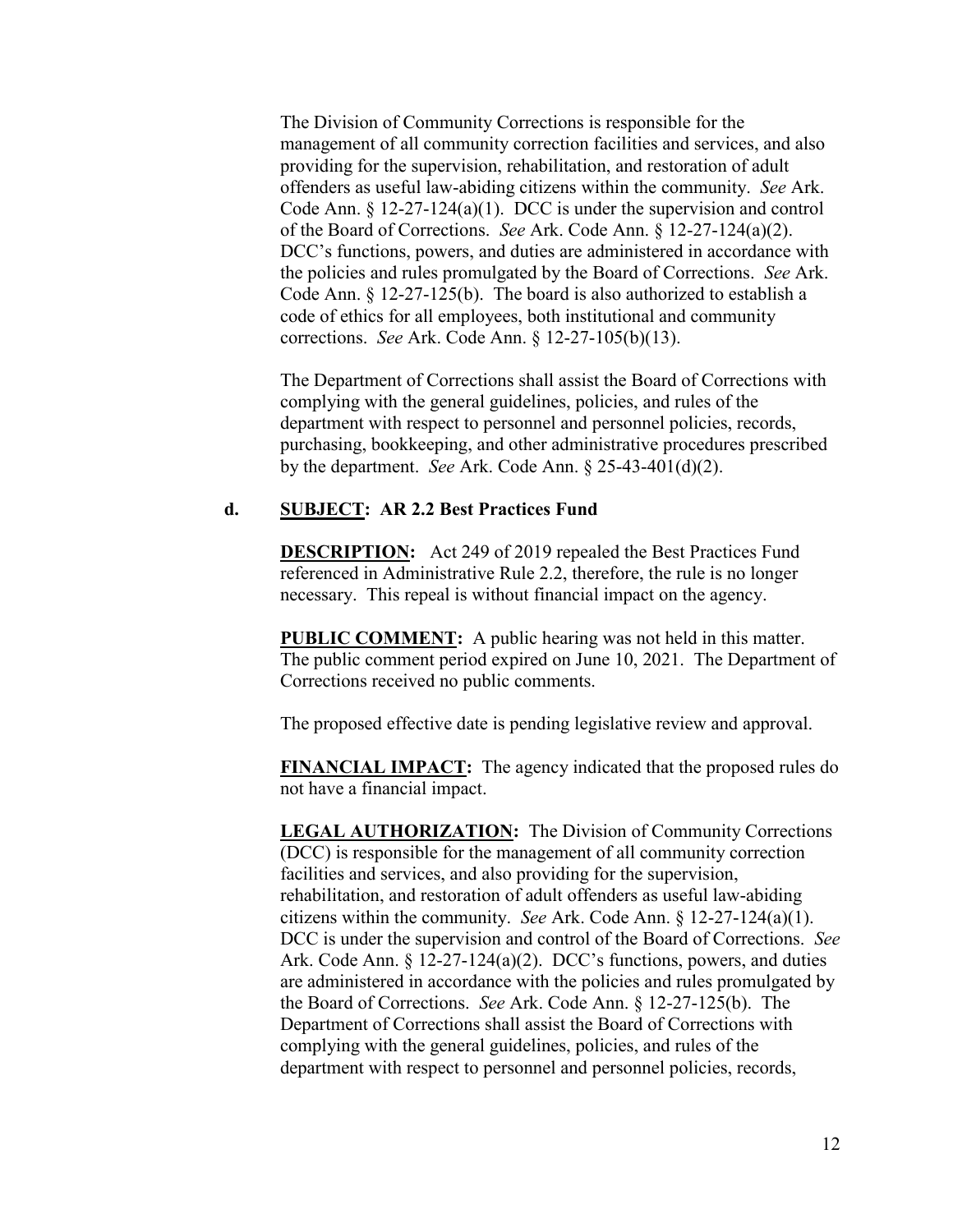purchasing, bookkeeping, and other administrative procedures prescribed by the department. *See* Ark. Code Ann. § 25-43-401(d)(2).

# **3. ARKANSAS ETHICS COMMISSION (Mr. Graham Sloan)**

# **a. SUBJECT: Rules on Campaign Contribution Limit**

**DESCRIPTION:** The purpose of this amendment is to keep the campaign contribution limit in line with the consumer price index and rate of inflation. This proposed amendment is necessary to raise the contribution limit for candidates for public office in Arkansas for the 2021-2022 campaign cycle, as is required by Act 1280 of 2015 and seen in Ark. Code Ann. § 7-6-203(i).

Pursuant to Act 1280 of 2015, Ark. Code Ann. §7-6-203(i) provides as follows:

(1) The contribution limits under subdivision  $(a)(1)(A)$  and subdivision (b)(1) of this section shall be adjusted at the beginning of each oddnumbered year in an amount equal to the percentage certified to the Federal Election Commission by the Bureau of Labor Statistics of the Department of Labor under 52 U.S.C. § 30116(c) as existing on January 1, 2015.

(2) If the amount after adjustment under subdivision  $(i)(1)$  of this section is not a multiple of one hundred dollars (\$100), the Arkansas Ethics Commission shall round the amount to the nearest multiple of one hundred dollars (\$100).

(3) The Arkansas Ethics Commission shall promulgate rules identifying the adjusted contribution limit under subdivision (i)(1) of this section.

On or about February 7, 2019, the Federal Election Commission announced updated contribution limits that have been indexed for inflation and are effective for the 2019-2020 federal elections. In 2019, an amendment was made to adjust the campaign contribution limit from \$2,700 to \$2,800 for candidates for public office in Arkansas.

On or about February 2, 2021, the Federal Election Commission announced updated contribution limits that have been indexed for inflation and are effective for the 2021-2022 federal elections. This proposed amendment is necessary to adjust the campaign contribution limit from \$2,800 to \$2,900 for candidates for public office in Arkansas.

**PUBLIC COMMENT:** A public hearing was held on May 21, 2021. The public comment period expired on May 21, 2021. The Arkansas Ethic Commission received no comments.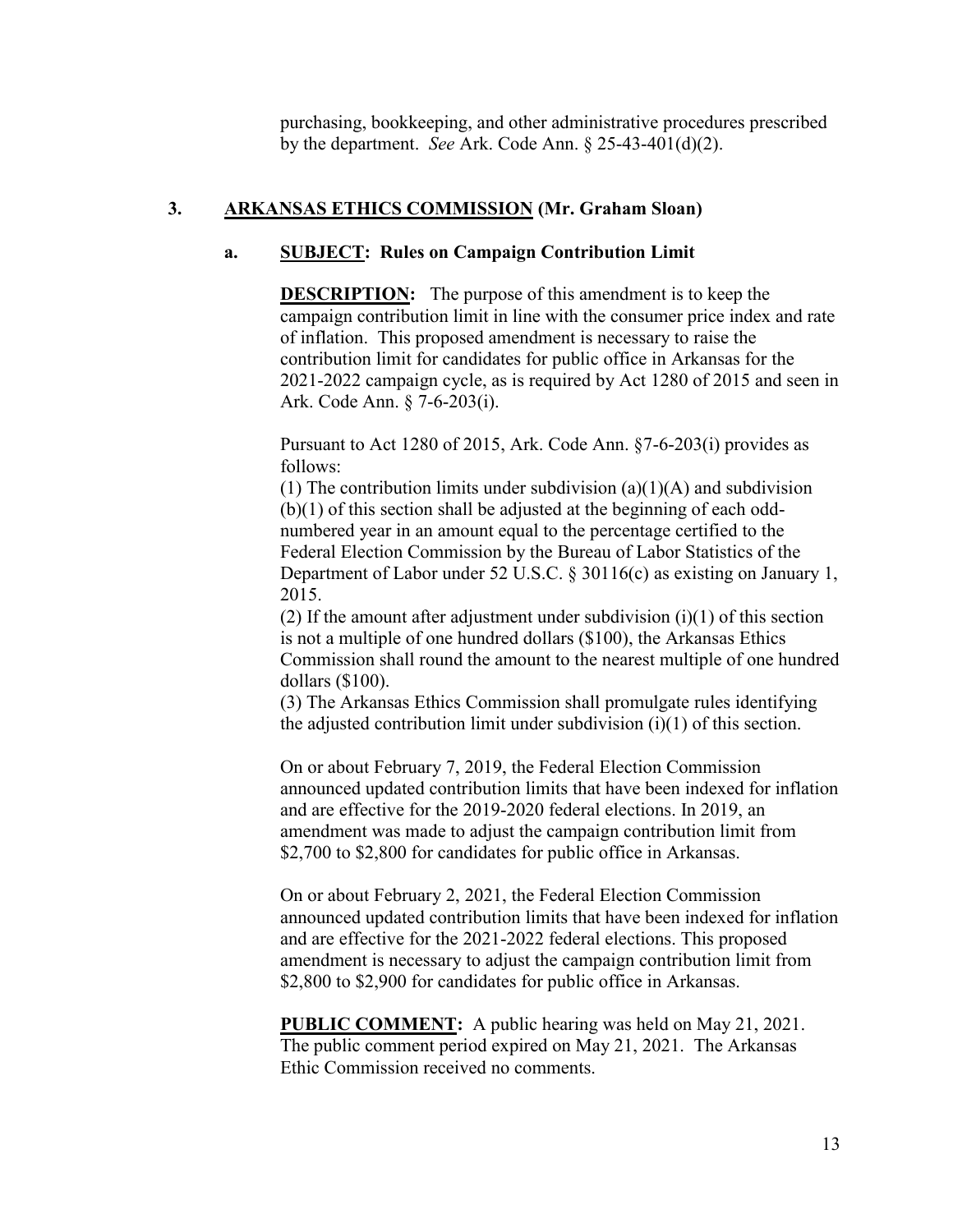The proposed effective date is pending legislative review and approval.

**FINANCIAL IMPACT:** The Arkansas Ethics Commission indicated that the proposed rule does not have a financial impact.

**LEGAL AUTHORIZATION:** Arkansas Code Annotated § 7-6-  $203(a)(1)(A)$  provides that it shall be unlawful for any candidate for public office or for any person acting on the candidate's behalf to accept campaign contributions in excess of \$2,700 per election from an individual, a political party, a county political party committee, a legislative caucus committee, or an approved political action committee. In addition, it shall also be unlawful for a candidate for public office or for any person acting on the candidate's behalf to accept a campaign contribution from a prospective contributor other than the ones specifically mentioned above. *See* Ark. Code Ann. § 7-6-203(b)(1). The contribution limits under Ark. Code Ann.  $\S$  7-6-203(a)(1)(A) and (b)(1) shall be adjusted at the beginning of each odd-numbered year in an amount equal to the percentage certified to the Federal Election Commission by the United States Bureau of Labor Statistics under 52 U.S.C. § 30116(c) as existing on January 1, 2015. *See* Ark Code Ann. § 7-6-203(i). The Arkansas Ethic Commission has authority to promulgate rules identifying the adjusted contribution limit, rounding the amount to the nearest multiple of one hundred dollars (\$100). *See* Ark. Code Ann.  $\S$  7-6-203(i)(2) and (i)(3).

# **4. DEPARTMENT OF HUMAN SERVICES, DIVISION OF MEDICAL SERVICES (Mr. Mark White, Ms. Elizabeth Pitman)**

## **a. SUBJECT: Pharmacy 1-21**

## **DESCRIPTION:**

# **Statement of Necessity**

Arkansas Medicaid is adding the correct National Place of Service Code to the Pharmacy manual to comply with national standards and ensure pharmacies are billing with consistency. The current code of "99" is being replaced with Place of Service Code "01." Place of Service Code "01" is the correct place of service for Pharmacy.

## Rule Summary

Section 262.200 is included to change the Place of Service Code for billing services provided within the pharmacy location from "99" to "01" for dates of service effective on or after 8/01/2021.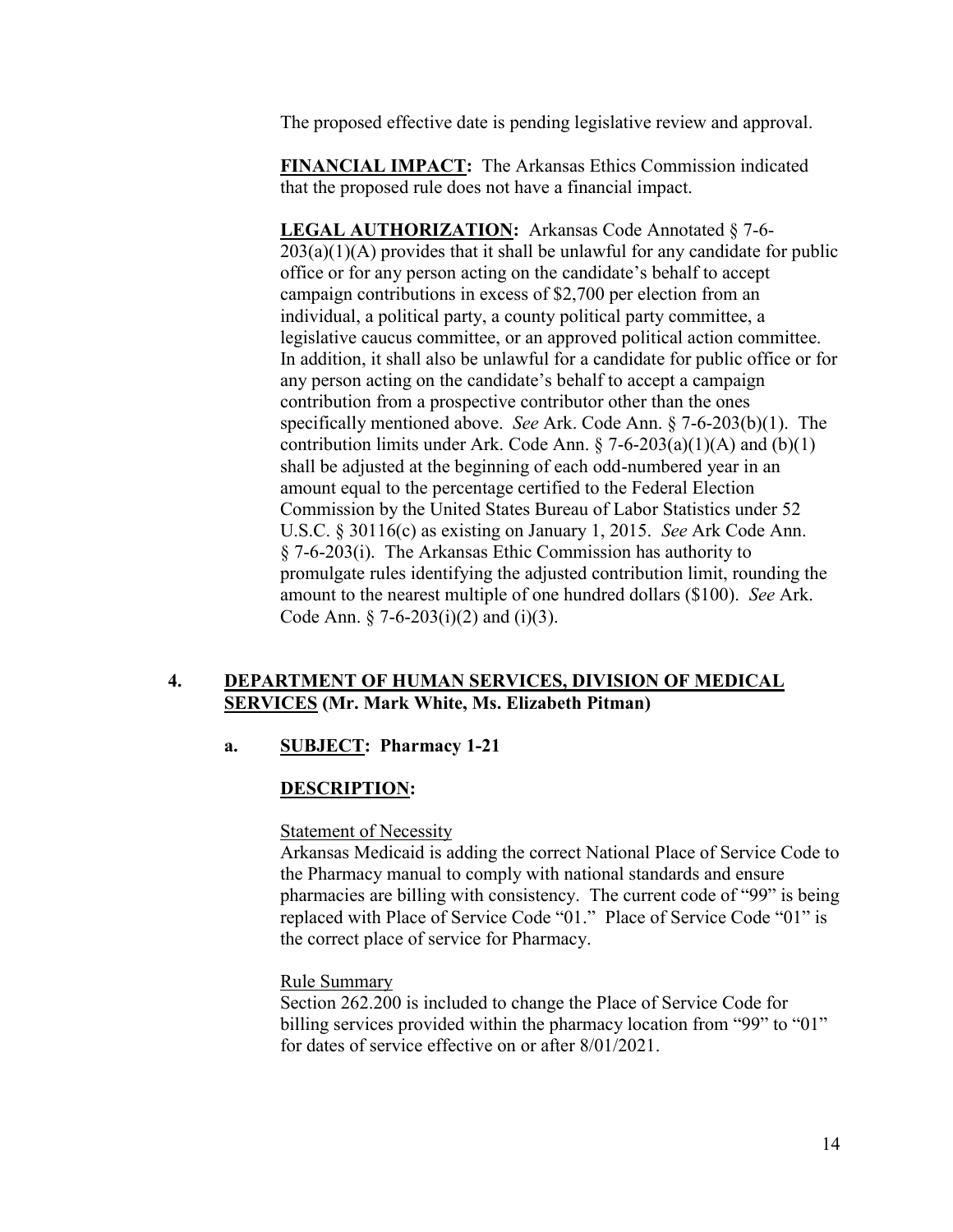**PUBLIC COMMENT:** A public hearing was held on this rule on May 26, 2021. The public comment period expired on June 12, 2021. The agency indicated that it did not receive any public comments.

The proposed effective date is pending legislative review and approval.

**FINANCIAL IMPACT:** The agency indicated that this rule does not have a financial impact.

**LEGAL AUTHORIZATION:** The Department of Human Services has the responsibility to administer assigned forms of public assistance and is specifically authorized to maintain an indigent medical care program (Arkansas Medicaid). *See* Ark. Code Ann. §§ 20-76-201(1), 20-77-  $107(a)(1)$ . The Department has the authority to make rules that are necessary or desirable to carry out its public assistance duties. Ark. Code Ann. § 20-76-201(12). The Department and its divisions also have the authority to promulgate rules as necessary to conform their programs to federal law and receive federal funding. Ark. Code Ann. § 25-10-129(b).

# **b. SUBJECT: Technical Corrections – Vendor Name Removal from Medicaid Provider Manuals**

# **DESCRIPTION:**

## Statement of Necessity

The Division of Medical Services (DMS) of the Arkansas Department of Human Services (DHS) issues technical corrections and updates. DMS replaces vendor names and associated business processes in provider manuals with hyperlinks to specific information that can be updated in a timely manner as needed. Also, DMS issues technical corrections to certain rules and the State Plan.

## Rule Summary

DMS issues the following technical corrections to provider manuals and the State Plan. Vendor names and associated processes have been removed from the Medicaid Provider Manuals:

- Ambulatory Surgical Center
- Chiropractic
- Dental
- Federally Qualified Health Center
- Hospital/Critical Access Hospital (CAH)/End Stage Renal Disease (ESRD)
- Hyperalimentation
- Nurse Practitioner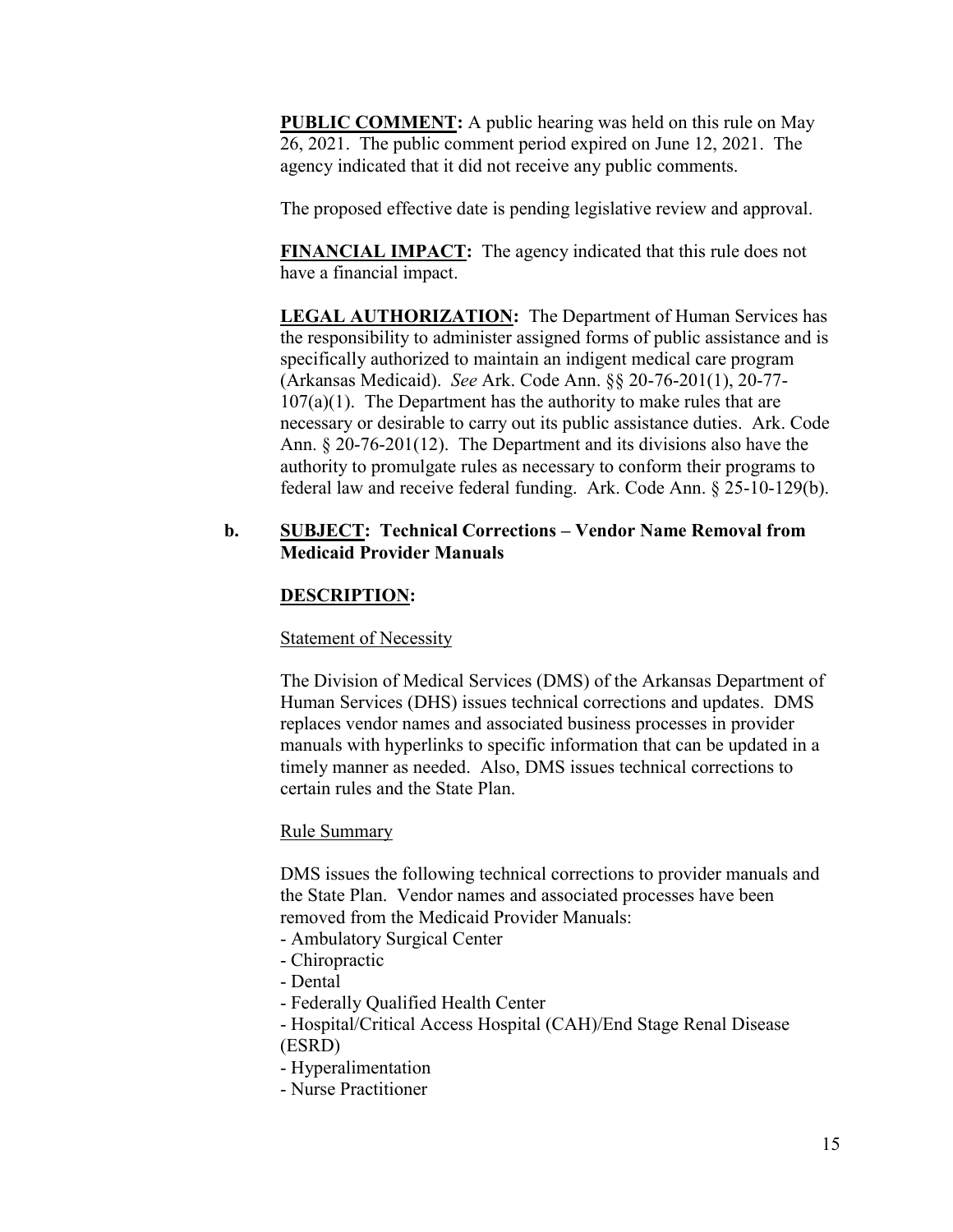- Patient-Centered Medical Home
- Pharmacy
- Physician/Independent Lab/CRNA/Radiation Therapy Center
- Podiatrist
- Portable X-Ray
- Prosthetics
- Rehabilitative Hospital
- Rehabilitative Services for Persons with Physical Disabilities
- Rural Health Clinic
- Targeted Case Management
- Transportation
- Ventilator Equipment
- Visual Care

Also, DMS updates the electronic billing requirements in the Dental Provider Manual and removes prior authorization from National Procedure Code E0705-Transfer device, any type, in the Prosthetics Manual. Finally, DMS issues a technical correction to the State Plan Amendment (Supplement 1 to Attachment 3.1-A, Page 5) to match recent updates to the Targeted Case Management Manual.

**PUBLIC COMMENT:** A public hearing was held on this rule on May 26, 2021. The public comment period expired on June 12, 2021. The agency indicated that it received no public comments.

The proposed effective date is pending legislative review and approval.

**FINANCIAL IMPACT:** The agency indicated that this rule does not have a financial impact.

**LEGAL AUTHORIZATION:** The Department of Human Services has the responsibility to administer assigned forms of public assistance and is specifically authorized to maintain an indigent medical care program (Arkansas Medicaid). *See* Ark. Code Ann. §§ 20-76-201(1), 20-77-  $107(a)(1)$ . The Department has the authority to make rules that are necessary or desirable to carry out its public assistance duties. Ark. Code Ann. § 20-76-201(12). The Department and its divisions also have the authority to promulgate rules as necessary to conform their programs to federal law and receive federal funding. Ark. Code Ann. § 25-10-129(b).